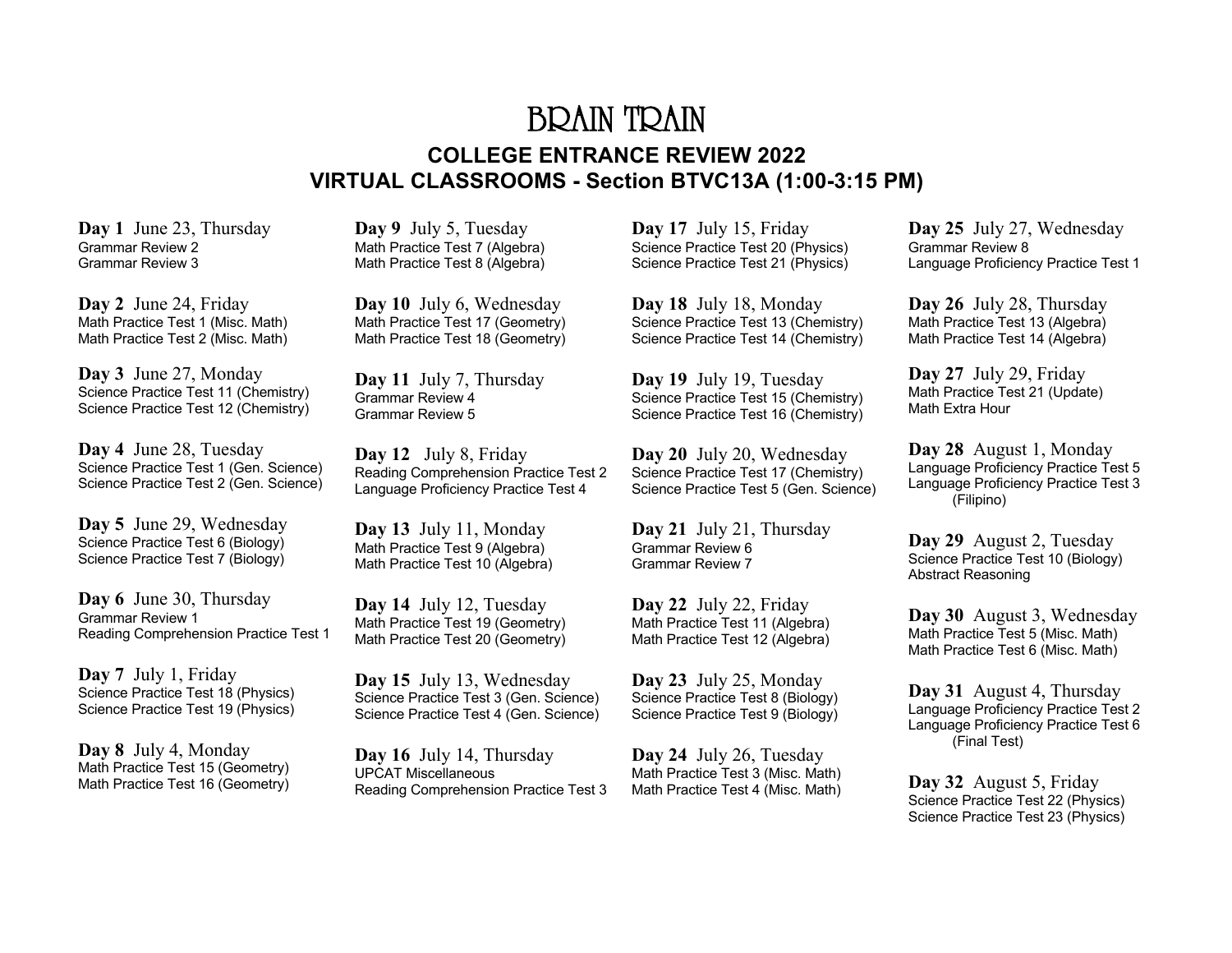# BRAIN TRAIN **COLLEGE ENTRANCE REVIEW 2022 VIRTUAL CLASSROOMS - Section BTVC13B (1:00-3:15 PM)**

**Day 1** June 23, Thursday Science Practice Test 18 (Physics) Science Practice Test 19 (Physics)

**Day 2** June 24, Friday Grammar Review 2 Grammar Review 3

**Day 3** June 27, Monday Grammar Review 1 Reading Comprehension Practice Test 1

**Day 4** June 28, Tuesday Math Practice Test 1 (Misc. Math) Math Practice Test 2 (Misc. Math)

**Day 5** June 29, Wednesday Math Practice Test 7 (Algebra) Math Practice Test 8 (Algebra)

**Day 6** June 30, Thursday Math Practice Test 9 (Algebra) Math Practice Test 10 (Algebra)

**Day 7** July 1, Friday Grammar Review 4 Grammar Review 5

**Day 8** July 4, Monday Science Practice Test 11 (Chemistry) Science Practice Test 12 (Chemistry) **Day 9** July 5, Tuesday Math Practice Test 3 (Misc. Math) Math Practice Test 4 (Misc. Math)

**Day 10** July 6, Wednesday Reading Comprehension Practice Test 2 Language Proficiency Practice Test 4

**Day 11** July 7, Thursday Math Practice Test 11 (Algebra) Math Practice Test 12 (Algebra)

**Day 12** July 8, Friday Math Practice Test 15 (Geometry) Math Practice Test 16 (Geometry)

**Day 13** July 11, Monday Math Practice Test 17 (Geometry) Math Practice Test 18 (Geometry)

**Day 14** July 12, Tuesday Math Practice Test 13 (Algebra) Math Practice Test 14 (Algebra)

**Day 15** July 13, Wednesday UPCAT Miscellaneous Reading Comprehension Practice Test 3

**Day 16** July 14, Thursday Science Practice Test 1 (Gen. Science) Science Practice Test 2 (Gen. Science) **Day 17** July 15, Friday Science Practice Test 13 (Chemistry) Science Practice Test 14 (Chemistry)

**Day 18** July 18, Monday Grammar Review 6 Grammar Review 7

**Day 19** July 19, Tuesday Science Practice Test 6 (Biology) Science Practice Test 7 (Biology)

**Day 20** July 20, Wednesday Math Practice Test 19 (Geometry) Math Practice Test 20 (Geometry)

**Day 21** July 21, Thursday Science Practice Test 20 (Physics) Science Practice Test 21 (Physics)

**Day 22** July 22, Friday Science Practice Test 15 (Chemistry) Science Practice Test 16 (Chemistry)

**Day 23** July 25, Monday Math Practice Test 21 (Update) Math Extra Hour

**Day 24** July 26, Tuesday Science Practice Test 8 (Biology) Science Practice Test 9 (Biology) **Day 25** July 27, Wednesday Science Practice Test 22 (Physics) Science Practice Test 23 (Physics)

**Day 26** July 28, Thursday Science Practice Test 10 (Biology) Abstract Reasoning

**Day 27** July 29, Friday Science Practice Test 3 (Gen. Science) Science Practice Test 17 (Chemistry)

**Day 28** August 1, Monday Math Practice Test 5 (Misc. Math) Math Practice Test 6 (Misc. Math)

**Day 29** August 2, Tuesday Grammar Review 8 Language Proficiency Practice Test 1

**Day 30** August 3, Wednesday Language Proficiency Practice Test 5 Language Proficiency Practice Test 3 (Filipino)

**Day 31** August 4, Thursday Science Practice Test 4 (Gen. Science) Science Practice Test 5 (Gen. Science)

**Day 32** August 5, Friday Language Proficiency Practice Test 2 Language Proficiency Practice Test 6 (Final Test)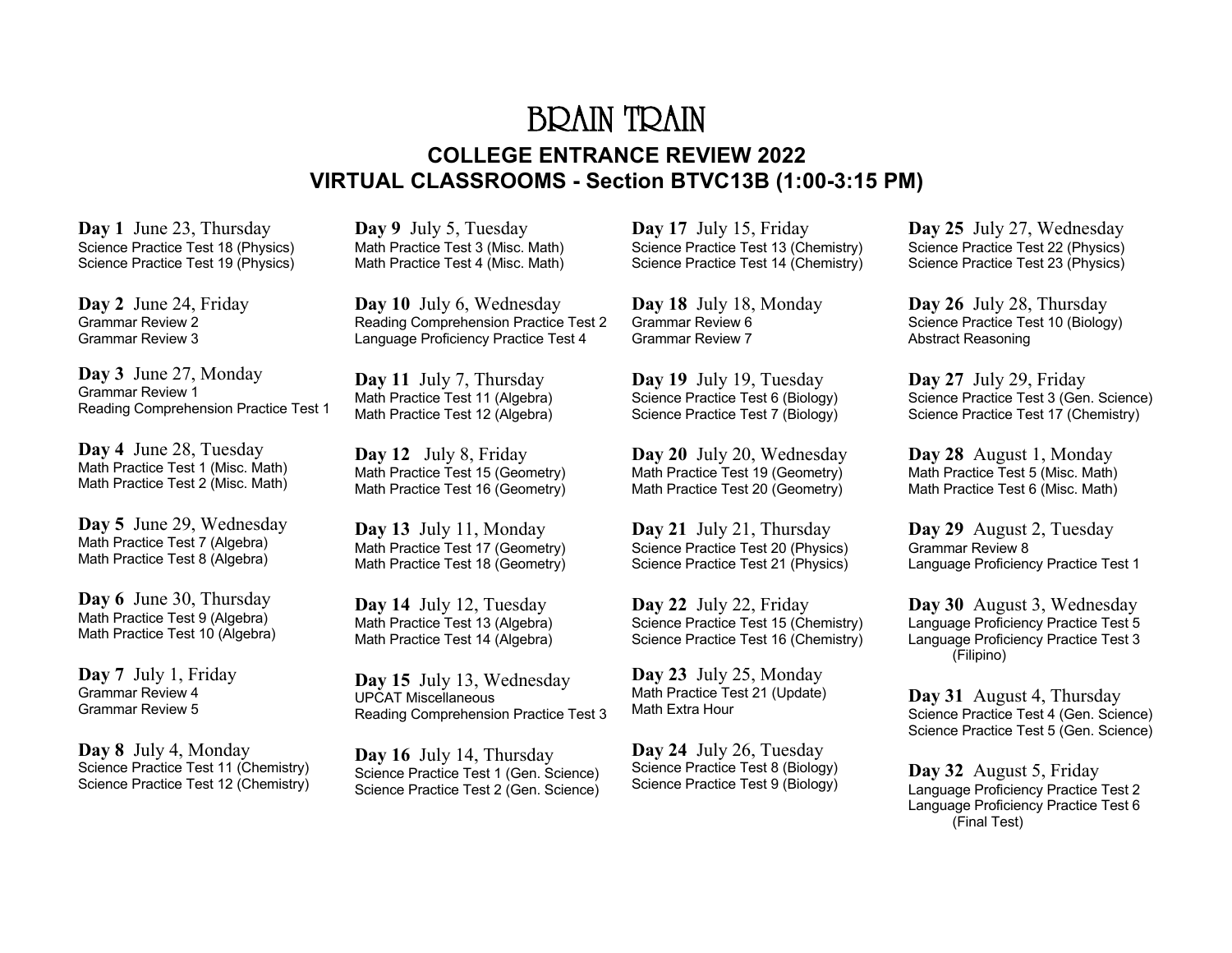# BRAIN TRAIN **COLLEGE ENTRANCE REVIEW 2022 VIRTUAL CLASSROOMS - Section BTVC13C (1:00-3:15 PM)**

**Day 1** June 23, Thursday Science Practice Test 1 (Gen. Science) Science Practice Test 2 (Gen. Science)

**Day 2** June 24, Friday Math Practice Test 7 (Algebra) Math Practice Test 8 (Algebra)

**Day 3** June 27, Monday Grammar Review 2 Grammar Review 3

**Day 4** June 28, Tuesday Science Practice Test 18 (Physics) Science Practice Test 19 (Physics)

**Day 5** June 29, Wednesday Math Practice Test 15 (Geometry) Math Practice Test 16 (Geometry)

**Day 6** June 30, Thursday Science Practice Test 11 (Chemistry) Science Practice Test 12 (Chemistry)

**Day 7** July 1, Friday Grammar Review 1 Reading Comprehension Practice Test 1

**Day 8** July 4, Monday Math Practice Test 9 (Algebra) Math Practice Test 10 (Algebra)

**Day 9** July 5, Tuesday Science Practice Test 20 (Physics) Science Practice Test 21 (Physics)

**Day 10** July 6, Wednesday Grammar Review 4 Grammar Review 5

**Day 11** July 7, Thursday Math Practice Test 17 (Geometry) Math Practice Test 18 (Geometry)

**Day 12** July 8, Friday Math Practice Test 1 (Misc. Math) Math Practice Test 2 (Misc. Math)

**Day 13** July 11, Monday Grammar Review 6 Grammar Review 7

**Day 14** July 12, Tuesday Science Practice Test 13 (Chemistry) Science Practice Test 14 (Chemistry)

**Day 15** July 13, Wednesday Math Practice Test 11 (Algebra) Math Practice Test 12 (Algebra)

**Day 16** July 14, Thursday Science Practice Test 6 (Biology) Science Practice Test 7 (Biology)

**Day 17** July 15, Friday Reading Comprehension Practice Test 2 Language Proficiency Practice Test 4

**Day 18** July 18, Monday Science Practice Test 8 (Biology) Science Practice Test 9 (Biology)

**Day 19** July 19, Tuesday Math Practice Test 13 (Algebra) Math Practice Test 14 (Algebra)

**Day 20** July 20, Wednesday UPCAT Miscellaneous Reading Comprehension Practice Test 3

**Day 21** July 21, Thursday Math Practice Test 19 (Geometry) Math Practice Test 20 (Geometry)

**Day 22** July 22, Friday Math Practice Test 3 (Misc. Math) Math Practice Test 4 (Misc. Math)

**Day 23** July 25, Monday Grammar Review 8 Language Proficiency Practice Test 1

**Day 24** July 26, Tuesday Math Practice Test 21 (Update) Math Extra Hour

**Day 25** July 27, Wednesday Science Practice Test 15 (Chemistry) Science Practice Test 3 (Gen. Science)

**Day 26** July 28, Thursday Language Proficiency Practice Test 5 Language Proficiency Practice Test 3 (Filipino)

**Day 27** July 29, Friday Science Practice Test 10 (Biology) Abstract Reasoning

**Day 28** August 1, Monday Language Proficiency Practice Test 2 Language Proficiency Practice Test 6 (Final Test)

**Day 29** August 2, Tuesday Science Practice Test 16 (Chemistry) Science Practice Test 17 (Chemistry)

**Day 30** August 3, Wednesday Science Practice Test 22 (Physics) Science Practice Test 23 (Physics)

**Day 31** August 4, Thursday Math Practice Test 5 (Misc. Math) Math Practice Test 6 (Misc. Math)

**Day 32** August 5, Friday Science Practice Test 4 (Gen. Science) Science Practice Test 5 (Gen. Science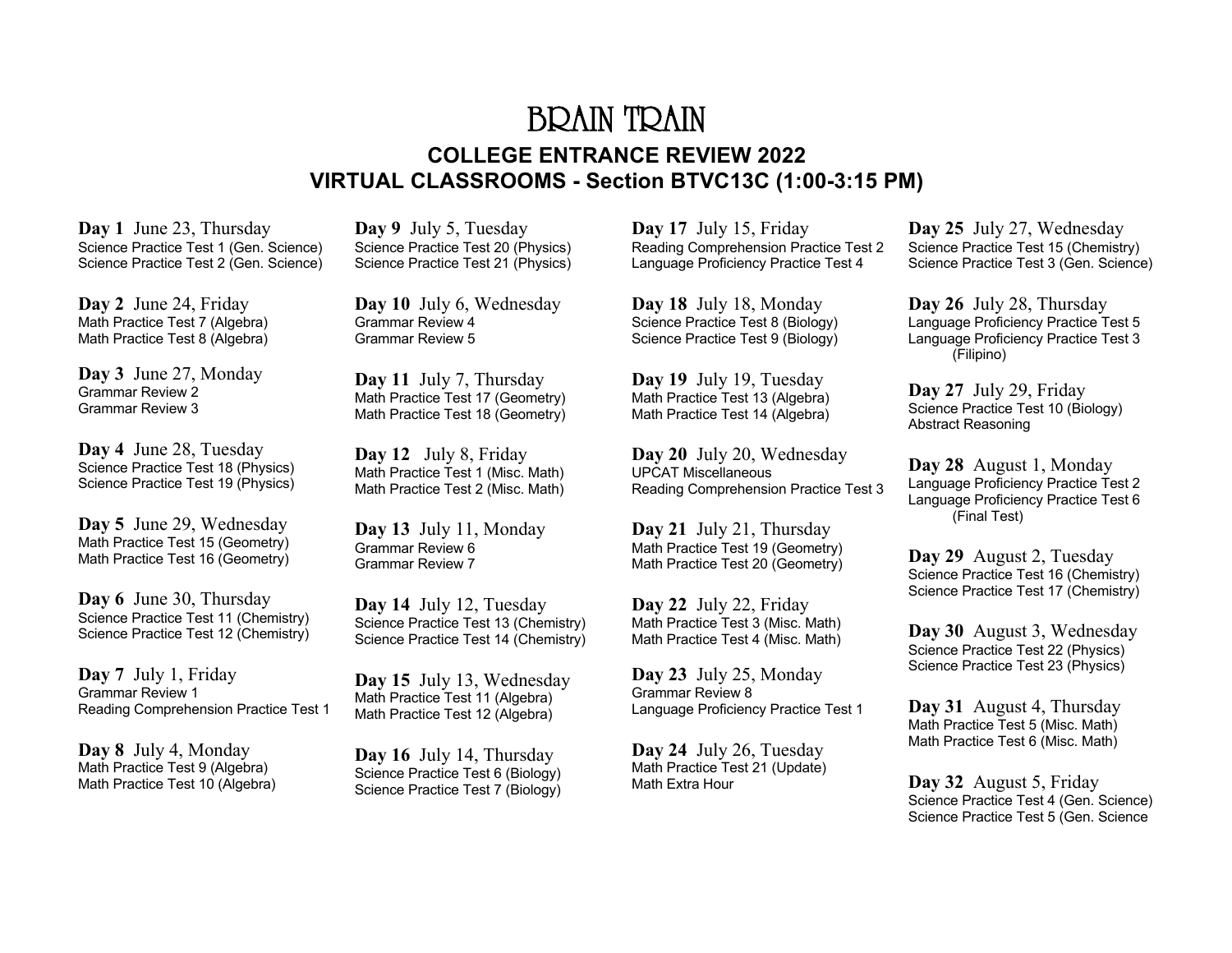# BRAIN TRAIN **COLLEGE ENTRANCE REVIEW 2022 VIRTUAL CLASSROOMS - Section BTVC13D (1:00-3:15 PM)**

**Day 1** June 23, Thursday Math Practice Test 7 (Algebra) Math Practice Test 8 (Algebra)

**Day 2** June 24, Friday Science Practice Test 18 (Physics) Science Practice Test 19 (Physics)

**Day 3** June 27, Monday Math Practice Test 1 (Misc. Math) Math Practice Test 2 (Misc. Math)

**Day 4** June 28, Tuesday Grammar Review 2 Grammar Review 3

**Day 5** June 29, Wednesday Science Practice Test 11 (Chemistry) Science Practice Test 12 (Chemistry)

**Day 6** June 30, Thursday Science Practice Test 6 (Biology) Science Practice Test 7 (Biology)

**Day 7** July 1, Friday Math Practice Test 13 (Algebra) Math Practice Test 14 (Algebra)

**Day 8** July 4, Monday Science Practice Test 20 (Physics) Science Practice Test 21 (Physics) **Day 9** July 5, Tuesday Science Practice Test 1 (Gen. Science) Science Practice Test 2 (Gen. Science)

**Day 10** July 6, Wednesday Math Practice Test 3 (Misc. Math) Math Practice Test 4 (Misc. Math)

**Day 11** July 7, Thursday Grammar Review 1 Reading Comprehension Practice Test 1

**Day 12** July 8, Friday Science Practice Test 3 (Gen. Science) Science Practice Test 4 (Gen. Science)

**Day 13** July 11, Monday Math Practice Test 5 (Misc. Math) Math Practice Test 6 (Misc. Math)

**Day 14** July 12, Tuesday Grammar Review 4 Grammar Review 5

**Day 15** July 13, Wednesday Science Practice Test 13 (Chemistry) Science Practice Test 14 (Chemistry)

**Day 16** July 14, Thursday Grammar Review 6 Grammar Review 7

**Day 17** July 15, Friday Math Practice Test 15 (Geometry) Math Practice Test 16 (Geometry)

**Day 18** July 18, Monday Math Practice Test 9 (Algebra) Math Practice Test 10 (Algebra)

**Day 19** July 19, Tuesday Grammar Review 8 Language Proficiency Practice Test 1

**Day 20** July 20, Wednesday Math Practice Test 11 (Algebra) Math Practice Test 12 (Algebra)

**Day 21** July 21, Thursday Reading Comprehension Practice Test 2 Language Proficiency Practice Test 4

**Day 22** July 22, Friday Language Proficiency Practice Test 5 Language Proficiency Practice Test 3 (Filipino)

**Day 23** July 25, Monday Science Practice Test 22 (Physics) Science Practice Test 23 (Physics)

**Day 24** July 26, Tuesday Science Practice Test 15 (Chemistry) Science Practice Test 16 (Chemistry) **Day 25** July 27, Wednesday UPCAT Miscellaneous Reading Comprehension Practice Test 3

**Day 26** July 28, Thursday Science Practice Test 17 (Chemistry) Science Practice Test 5 (Gen. Science)

**Day 27** July 29, Friday Language Proficiency Practice Test 2 Language Proficiency Practice Test 6 (Final Test)

**Day 28** August 1, Monday Science Practice Test 8 (Biology) Science Practice Test 9 (Biology)

**Day 29** August 2, Tuesday Math Practice Test 17 (Geometry) Math Practice Test 18 (Geometry)

**Day 30** August 3, Wednesday Science Practice Test 10 (Biology) Abstract Reasoning

**Day 31** August 4, Thursday Math Practice Test 19 (Geometry) Math Practice Test 20 (Geometry)

**Day 32** August 5, Friday Math Practice Test 21 (Update) Math Extra Hour